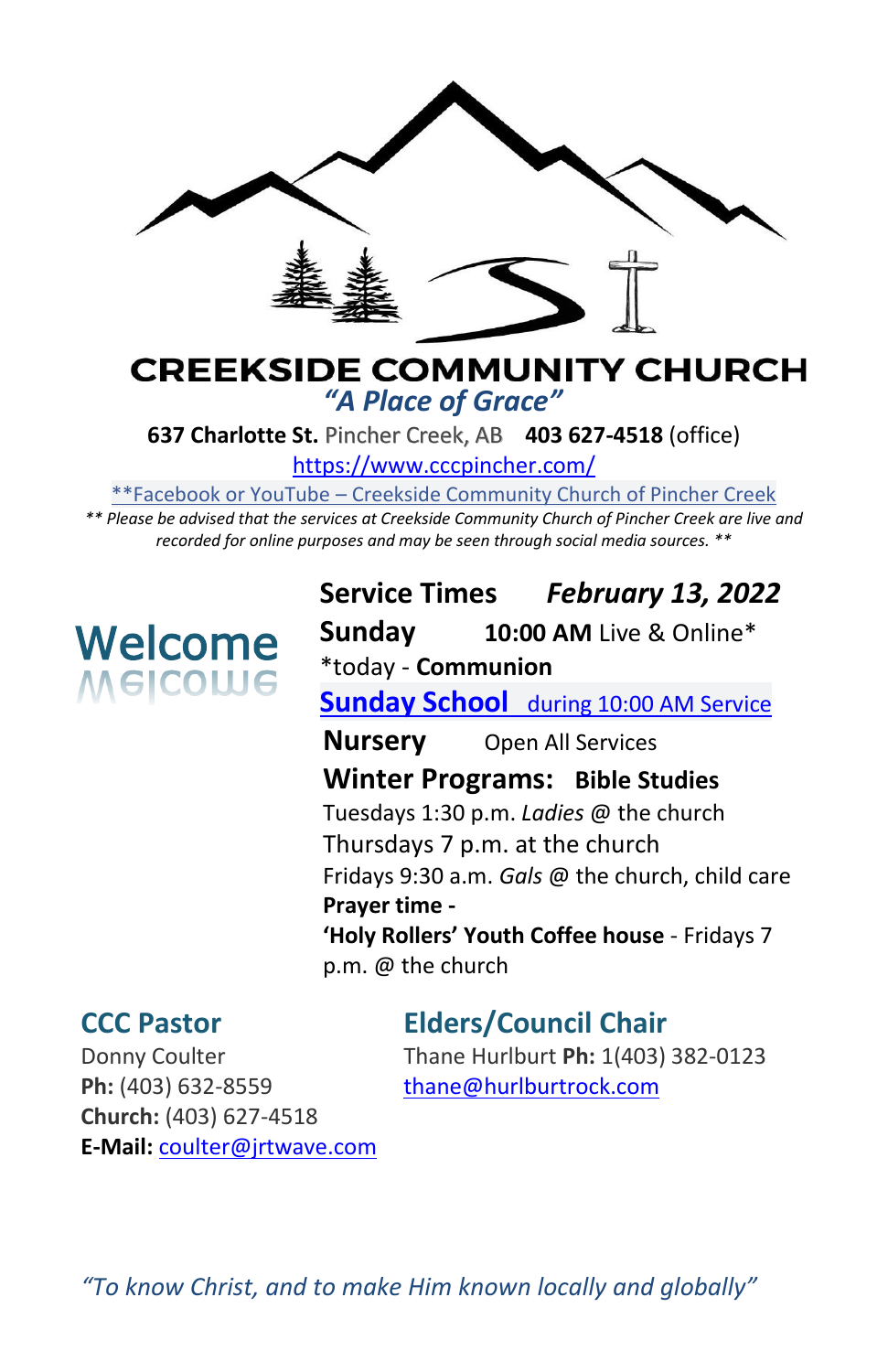**Offerings Options - box** on back table, **Mail** - CCC Box 757, Pincher Creek T0K 1W0. **Auto-debit** or **e-transfer** – [ccctreasurer20@gmail.com](mailto:ccctreasurer20@gmail.com) **Benevolent offering** - box also on back table or add to your auto debit **Ministries & Outreach** 

**Community** Joy Hurlburt *Deacon, Congregational Care 403 330-5399* [joy@hurlburtrock.com](mailto:joy@hurlburtrock.com)

**Missions** – please speak to Pastor Donny

**Prayer Needs** Pastor Donny

**Youth Ministry 'Holy Rollers' Youth**

Leaders: Chelsea & Eli Barton **Ph: 403-795-2733**

# **Today's Service**

**Welcome and Announcements** *Thane Hurlburt & Pastor Donny*

- ➢ **CCC's Annual General Meeting – February 22nd @ 7 p.m.**
- ➢ Snow Removal: February 14 20 *Peter G. George R*
- ➢ **Prayer Gathering –** every Sunday evening at the church 7pm. Please see Cliff for details
- ➢ **Hymn Sing –** every second Sunday of the month in tandem with the prayer gatherings. See Mel and Margie

**Worship through Music** *Dana How can I keep from singing I Stand Amazed What a beautiful Name* Revelation Song *How great is our God*

## **through Prayer and Praise** *Led by Thane & Pastor Donny*

- $\checkmark$  Please pray for those in medical care and their families: Betty Smith and her son Geoff Smith (now in hospital)
- $\checkmark$  Please pray for Willard Van Herk of Fort Macleod and his family. Thankfulness that he was kept safe, now praying for his well being
- $\checkmark$  Who do you know in our community who is going through a difficult time? Pray for open eyes and hearts to see and stand alongside, for ears to listen without condemning, for calm, respectful tongues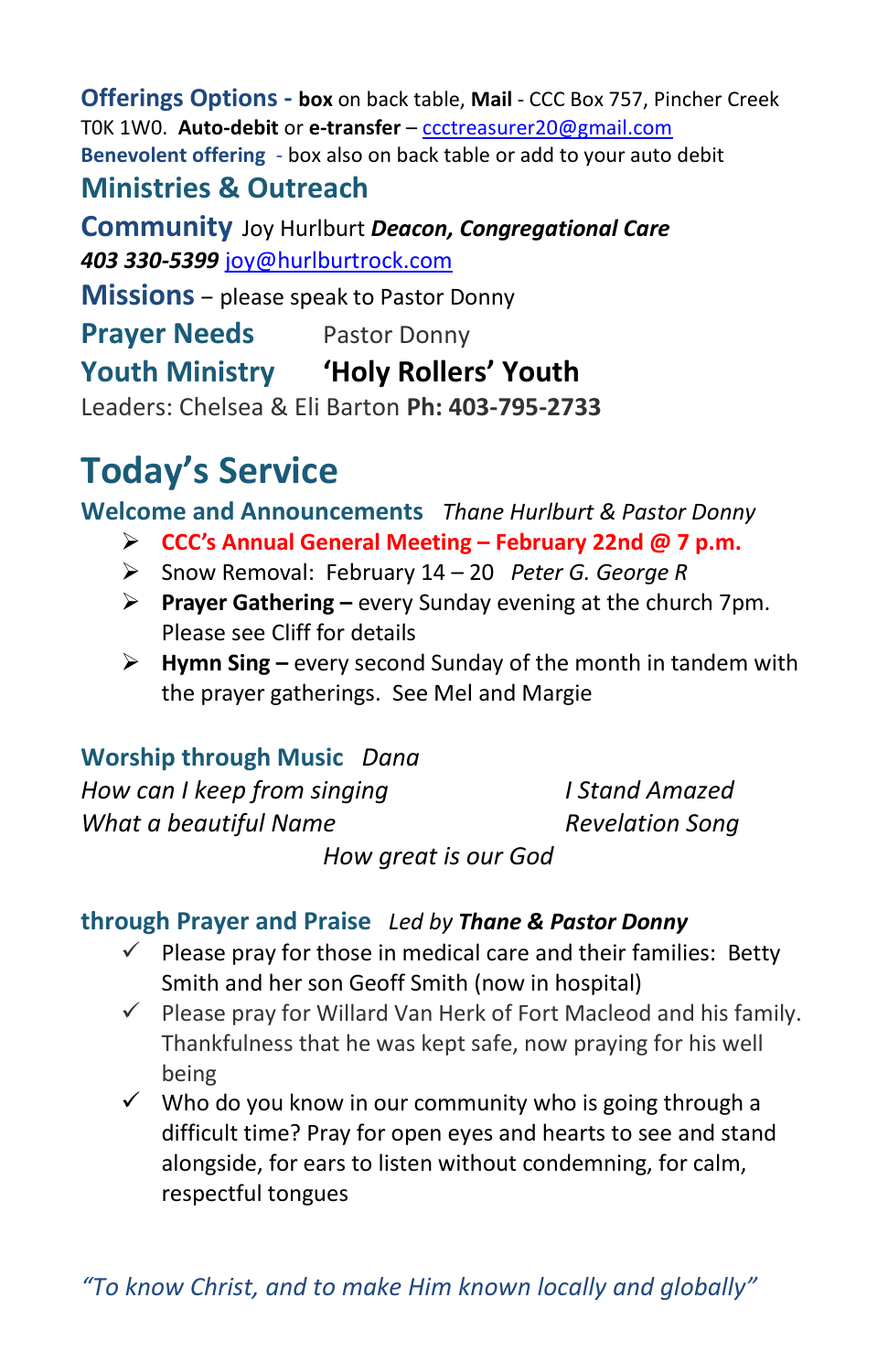# **Today's Message Notes . . .**

### **Fervent Prayer Cliff Coverdale**

**Acts 2:42 They continued steadfastly……in prayers**

**James 5:16 … The effective, fervent prayer of a righteous man avails much.**

It has been said that prayer is the easiest of all works; but the prayer of faith, the hardest.

What we can accomplish in our own strength will never be more than ordinary. God wants us to be extraordinary. Prayer is and should be the lifeblood of who we are and what we can be.

- 1. In order to open the door to fervent, effectual prayer you have to truly desire to pray. (Jer. 29:13)
	- Your whole heart needs to be invested in finding all that God has provided for you in prayer
	- It is not the content of our prayers that are attractive to Him, He already knows what we have need of, but it is the spirit and life in which they are offered that moves His hand to answer.
- 2. You must be willing to make sacrifices to gain fervent, effectual prayer (Rom. 12:1, Pro.16:3, Ps.63:1, John 15:5, Luke 9:23)
	- We invariable make time in our life for that which we consider most important
	- What are we willing to lay down in order to come into the presence of the Living God?
- 3. You have to be willing to change to experience fervent, effectual prayer. (Isaiah 59:1-2)
	- E.M. Bounds once said "Praying men stop sinning and sinning men stop praying"
	- Scripture teaches us that many things can affect our ability to pray, and the Holy Spirit brings these things to light in order to bring you to a place of effectual prayer. Are you willing to change in order to find all the Christ has for you?
	- Habits may need to change, sin may need to be forsaken, and attitudes changed, all in exchange for a more extraordinary spiritual life! Ps.66:18, Mk.11:25, Ja.4:3, Eze.14:3, Rom.13:8